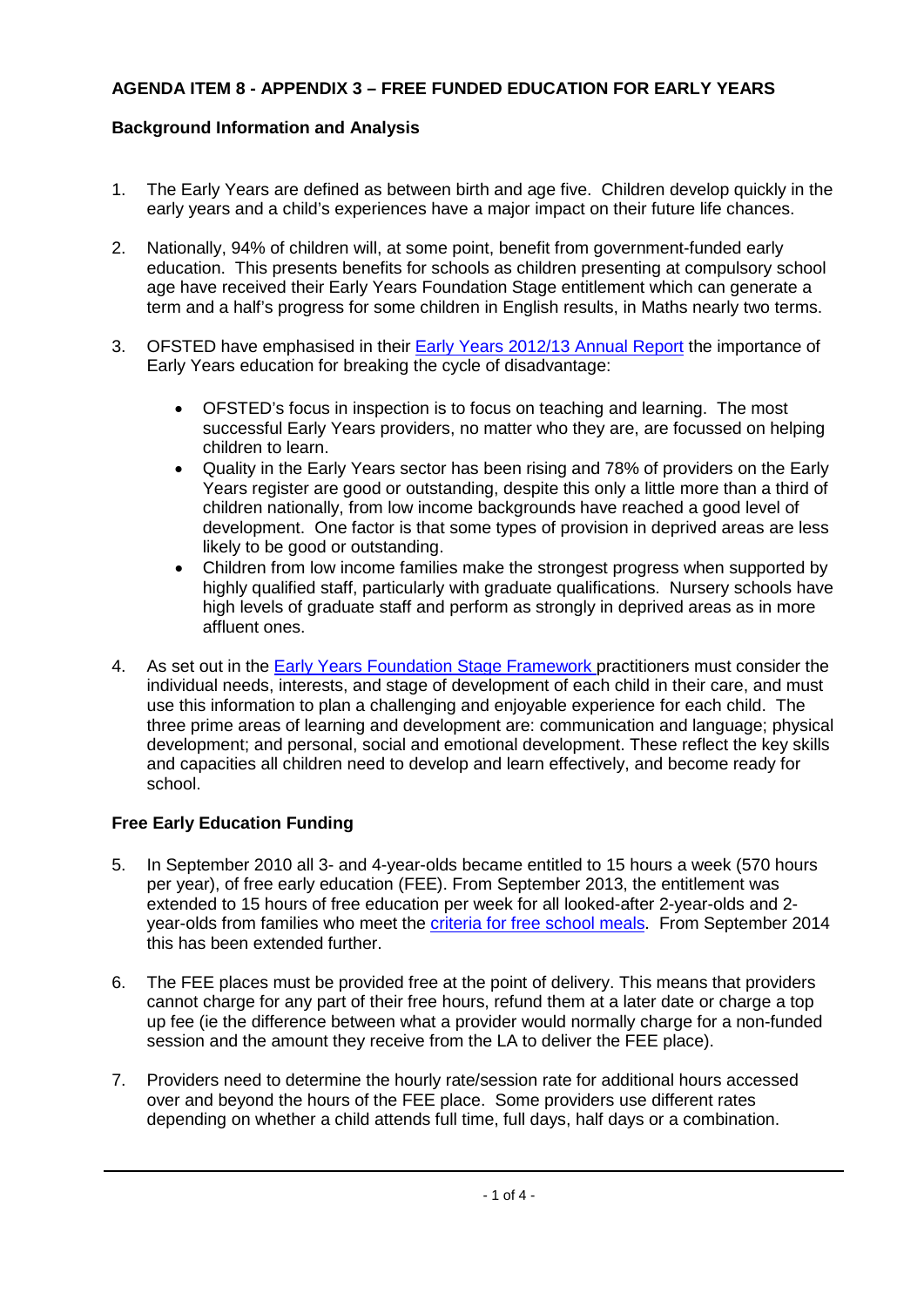### **The Future for Free Early Education Funding**

- 8. Nationally it is recognised there is a need to close the gap at ages 3 and 4 between the additional support disadvantaged children get at age 2 and that the free early years funding for 2 year olds is moved onto a stable, longer term footing.
- 9. Providers will receive an additional 0.53p per hour to the current hourly rate, for every eligible**[i](#page-3-0)** 3 and 4 year old, this is an extra £300 per eligible child taking up the full 570 hours per year.
- 10. The government consultation also includes proposals to move the funding of the free entitlement for 2-year olds to mirror the current 3-4 year old model, called 'participationbased' funding.
- 11. An important aspect to the EYPP will require the LA to withdraw funding from settings that are inadequate as soon as 'practicable'. It is proposed that if a setting becomes inadequate, children will continue to be funded throughout that term but funding will no longer be available in the term following the inadequate score.

## **Quality and Improvement**

12. A summary of the OFSTED standards for Darlington settings is below:

|                      |                | <b>OFSTED</b>      |      |                |                   |              |
|----------------------|----------------|--------------------|------|----------------|-------------------|--------------|
|                      | No of          |                    |      | SATS/REQ       |                   |              |
| <b>SETTING</b>       | settings       | <b>OUTSTANDING</b> | GOOD | <b>IMP</b>     | <b>INADEQUATE</b> | <b>OTHER</b> |
| Private              | 19             | 4                  | 10   | 4              | 0                 | 0            |
| Independent          | 1              | $\Omega$           |      | 0              | $\overline{0}$    | $\mathbf 0$  |
| Pre-schools and      |                |                    |      |                |                   | $\mathbf 0$  |
| Playgroups           | 14             | $\Omega$           | 10   | 4              | 0                 |              |
|                      |                |                    |      |                |                   |              |
| <b>Total PVI</b>     | 34             | 4                  | 21   | 8              | $\bf{0}$          | 0            |
|                      |                |                    |      |                |                   |              |
| Schools with         |                |                    |      |                |                   |              |
| nurseries            | 17             | 3                  | 12   | $\overline{2}$ | $\overline{0}$    | 0            |
| Maintained nursery   |                |                    |      |                |                   |              |
| schools (B Road / G  |                |                    |      |                |                   |              |
| Dent)                | $\overline{2}$ |                    | 1    |                | ۰                 |              |
|                      |                |                    |      |                |                   |              |
| <b>Total Schools</b> | 19             | 4                  | 13   | $\mathbf{2}$   | $\bf{0}$          | $\mathbf 0$  |
| Childminder          | 96             | 5                  | 51   | 22             | $\overline{2}$    | 16           |

13. The LA duty to sustain the position of these settings that require improvement. The LA duty is summarised as:

To secure sufficient childcare for working parents<sup>[1](#page-1-0)</sup>.

<span id="page-1-0"></span><u>.</u>

Childcare Act 2006 – Section 6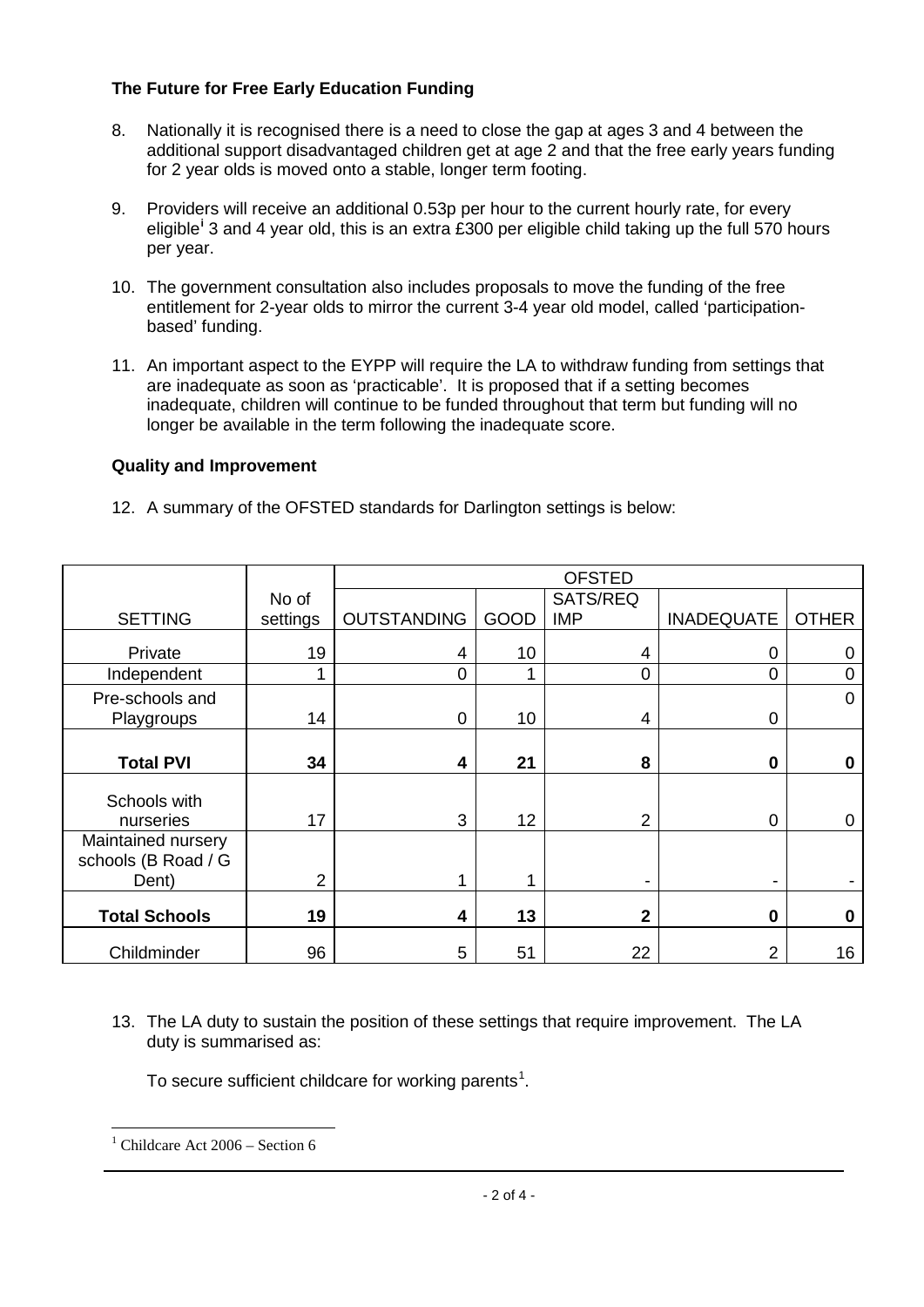- To secure early years provision free of charge<sup>[2](#page-2-0)</sup>.

- To assess childcare provision<sup>[3](#page-2-1)</sup> through assessment (all providers are visited regularly as part of a 'moderation' cycle)

- To provide information, advice and training to childcare providers<sup>[4](#page-2-2)</sup>.
- 14. The LA Early Years team (led by Chris Archer), works with providers in various ways:
	- The pre-arranged annual quality meeting has 4 elements in the improvement model; the review of data, inspection report and other information, observation of practice, the brokerage of support and the encouragement to develop approaches to improvement. The 'quality conversation' will be tailored to the performance of the setting and their current arrangements for getting external support and challenge.
	- An LA action plan is agreed with settings defined as 'requires improvement' by OFSTED. The LA will provide intensive support which will decrease with a clear exit plan within one term. The exit meeting analyses the progress made towards agreed targets and the recommendation to retain funding will be made if the setting demonstrates sustained improvement.
	- There is a requirement for the Early Years Foundation Stage Profile to be implemented as the statutory assessment in all government funded settings/schools in which children reach the end of the Early Years Foundation Stage. The Local Authority has the responsibility for ensuring that the Early Years Foundation Stage Profile assessments are carried out in accordance with the regulations in all funded settings/schools. The service from the LA to settings/schools is free.
	- Moderation is a process that takes place throughout the year and includes internal moderation in settings and school, 'agreement trialing' at cluster meetings, datadrop in meetings, moderation update meetings for practitioners and the training of new to EYFS staff. External moderation visits of the Early Years Foundation Stage Profile take place in Darlington schools/settings for lower EYFS in February and for end of reception in June each year. Schools and settings are identified for moderation visits through a range of triggers.
	- Childcare Development Officers run Childminder Level 2 qualification for those entering the childminder profession. The course prepares the learners for the Level 3 Diploma for the Children and Young People's Workforce - Home-based Childcare Unit for childminders. The course is delivered on a model of 4 hours weekly attendance over a 10 week period. The course commenced in 2013 and to date 13 have registered with OFSTED and inspection outcomes for those visited by OFSTED are 5 graded good, 1 met the applicable criteria and 3 await inspection.

### **Staffing**

-

- 15. A quality learning experience for children requires a quality workforce. A well-qualified and skilled staff profile strongly increases the potential of any individual setting to deliver the best possible outcomes for children.
- 16. The minimum criteria for staffing cover is set out in the EY Framework. The roles are most commonly referred to as Early Years Practitioners (EYP) or Early Years Teachers (EYT) in PVI settings.

<span id="page-2-0"></span><sup>&</sup>lt;sup>2</sup> Childcare Act 2006 - Section 7 (as substituted by section 1 of the Education Act 2011, fully in force from 1 September 2013),<br> $3$  Childcare Act 2006 – Section 11

<span id="page-2-1"></span>

<span id="page-2-2"></span> $4$  Childcare Act 2006 – Section 13